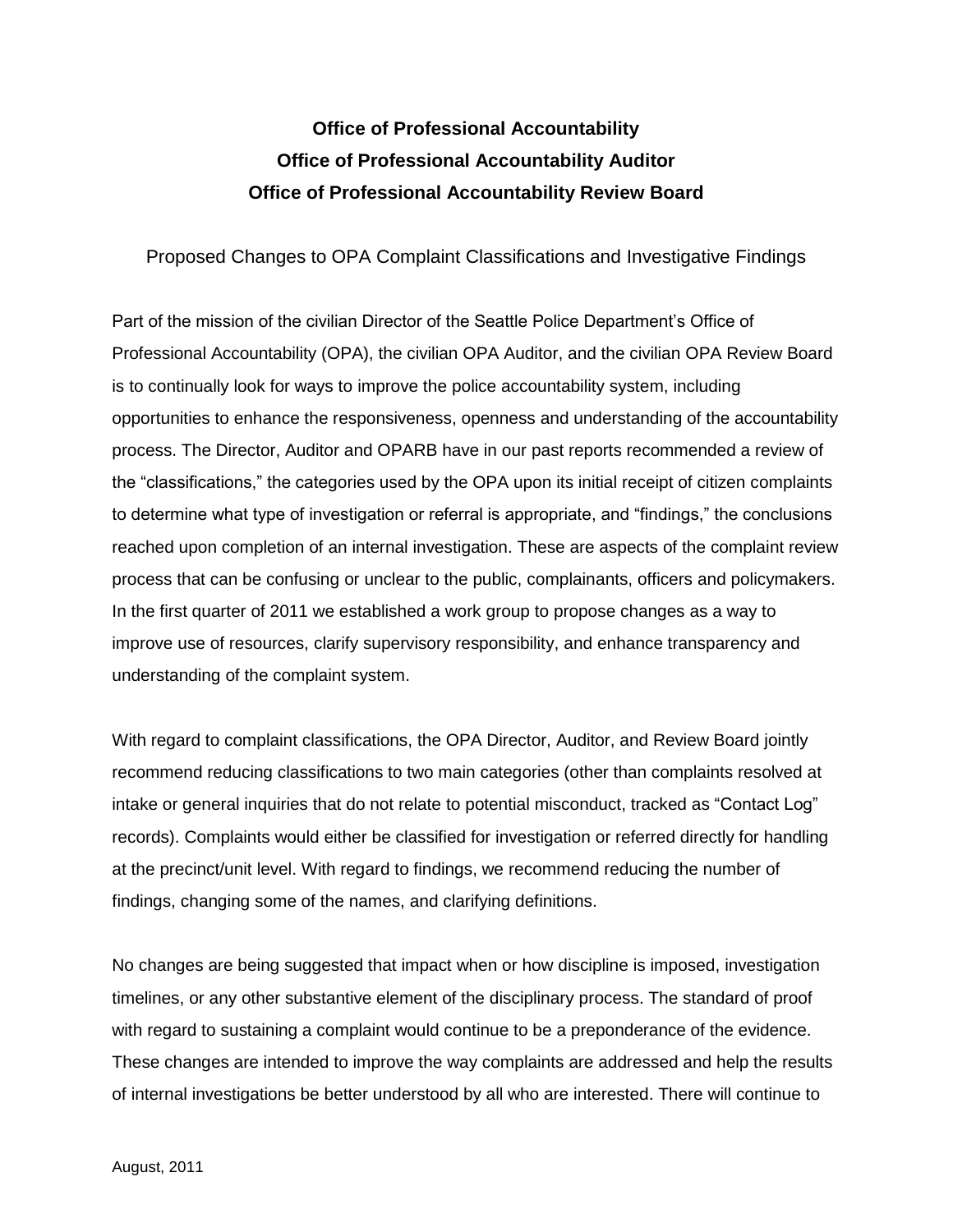be civilian oversight of all complaints and investigations of police misconduct, whether handled at the precinct/unit or by OPA. The purpose of this memo is to present our proposal so that these improvements can be implemented in 2011.

#### OPA Complaint Classifications

Currently, as a complaint first comes into OPA, the initial steps are: intake, classification, and investigation or supervisory referral, with each step reviewed by civilians. When a complaint is made to the OPA, an OPA Investigations Section (IS) Intake Sergeant initially gathers as much information as is readily available about the complaint and related police incident to best understand the concerns and issues being raised. An OPA Lieutenant reviews this initial information, and classifies the complaint, meaning the Lieutenant makes a recommendation as to whether the matter has already been addressed at the intake stage, should be referred to the named employee's supervisor for handling, or requires a full investigation. The OPA Director and OPA Auditor (both civilians) review the Lieutenant's recommendation and make a final decision as to complaint classification. (It is also at this stage that the Director and Auditor identify complaints appropriate to send to mediation.)

Complaints made to OPA currently are placed into one of five classification categories. Contact Logs are communications to OPA that are not complaints of misconduct, but rather involve requests for information or referral. A record is kept of all such communications and is reviewed weekly by the OPA-IS Lieutenant and monthly by the OPA Director and OPA Auditor to ensure the contact has been categorized correctly and that additional follow up is not needed. Preliminary Investigation Report (PIR) and Supervisory Referral (SR) are classifications used for complaints that do not involve issues that would lead to discipline. They are referred to the named employee's supervisor for information or for follow up with the complainant and employee. Complaints of misconduct that could result in discipline are investigated by the named employee's line of command, and are called Line Investigations (LI), or by the OPA-IS, depending on the seriousness and complexity of the issues involved.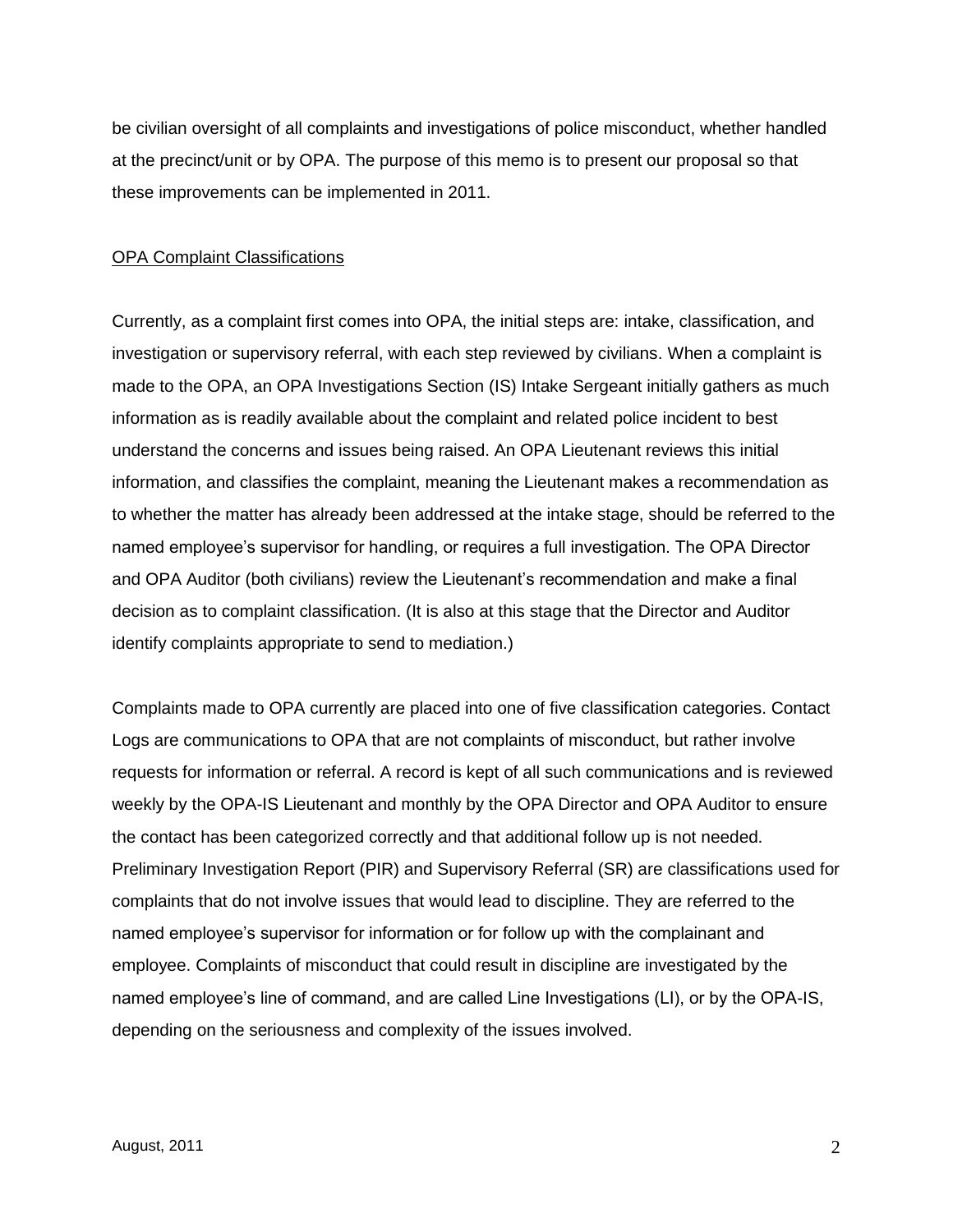The categorization and definitions that have been in use for this complaint classification system are confusing to some and, thus, work against transparency in the process. For example, there is a classification called "supervisory referral" and a finding called "supervisory intervention". An additional challenge with the current system arises if a complaint is made at a precinct or another unit of the Department rather than directly to OPA. Some of these complaints are sent to the OPA even if they could appropriately and more quickly be resolved at the precinct level. Other complaints are properly handled by precinct/unit supervisors or command staff, but no record of the incident is shared with OPA. The work group agrees that many complaints can best be addressed with supervisory action, problem-solving, timely interaction with the concerned citizen or training, while referral to OPA can use unnecessary time and resources to get to the same result. We recommend that the system encourage resolution of complaints by supervisors directly where appropriate, while maintaining centralized record keeping within OPA for all complaints.

The OPA Director, OPA Auditor, and OPA Review Board reviewed the classifications system and recommend collapsing complaints into two main categories, either "Investigation" or "Supervisor Action". Serious misconduct allegations (e.g., unnecessary use of force, violations of law, improper language, mishandling of evidence or property, dishonesty, or other matters of officer integrity) and those made against command staff or where an officer has had prior complaints of a similar nature will continue to be investigated by OPA-IS or through a Line Investigation, and the completed investigations will continue to be reviewed for objectivity and thoroughness by the Auditor and Director. All other matters will be sent to the employee's supervisor for Supervisor Action, with reporting back to OPA to ensure timeliness, accountability and tracking of information with regard to officers involved, types and frequency of complaints.

Cases sent for Supervisor Action or handled directly at the precinct or unit will be the responsibility of the named employee's command staff and supervisor. These will include complaints that appear to involve miscommunication or misperception between an officer and citizen, or incidents of low level misconduct. The supervisor can more quickly respond to such complaints, which is an advantage for the citizen, the officer involved, and the Department. The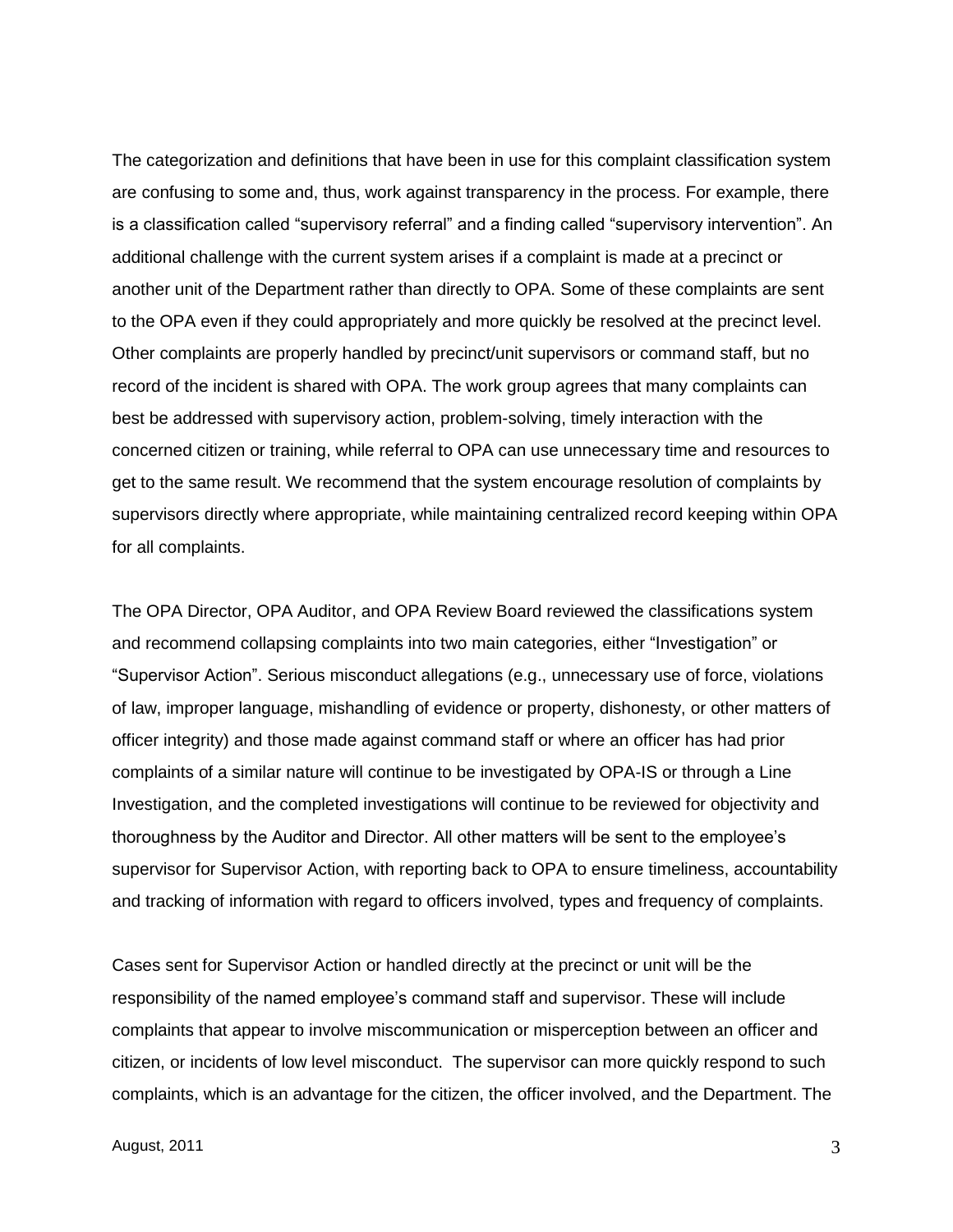citizen will appreciate that any concerns raised are quickly resolved by a police supervisor from the neighborhood, there is an opportunity to build more of a connection between the complainant and the neighborhood police, the officer will benefit when performance issues are identified early and addressed immediately, and it will strengthen the traditional role and leadership of the line supervisor. Further, where appropriate, the supervisor can use the incident to guide roll-call training on the issues raised by the complaint. Handling these complaints at the precinct also will allow precinct command to keep closer tabs on their local neighborhood concerns.

A checklist provided by OPA will help the supervisor understand OPA's expectations and allow for a report back to OPA once the Supervisor Action is completed. The OPA Director and Auditor will review each report. The same checklist will track complaints received and handled in the field or at a precinct and then forwarded to OPA, so that OPA has a centralized data base for all citizen complaints. This will allow OPA to track all allegations against any single employee and to identify and assess recurring complaints, needed changes in policy, procedure or training or other systemic best practices. Protocols addressing deadlines, documentation, communication with the complainant and continued civilian oversight of all complaints and dispositions will need to be developed.

Cases appropriate for Supervisor Action may also be amenable to mediation, so the system will need to include the mediation option. An electronic reporting system will facilitate communication and simplify the record keeping and reporting process.

As SPD works to enhance the role of first-line supervisors, the approach suggested above will empower supervisors to identify and correct performance issues as they arise, as opposed to relying on OPA to monitor all conduct issues. This system will also allow OPA to devote its skills and resources to investigating the most serious of misconduct complaints while still maximizing civilian oversight over the entire complaint system.

Additionally, we recommend that the term "Contact Log" be more clearly explained as a method for tracking all the inquiries to OPA that are *not* complaints of misconduct, but instead are other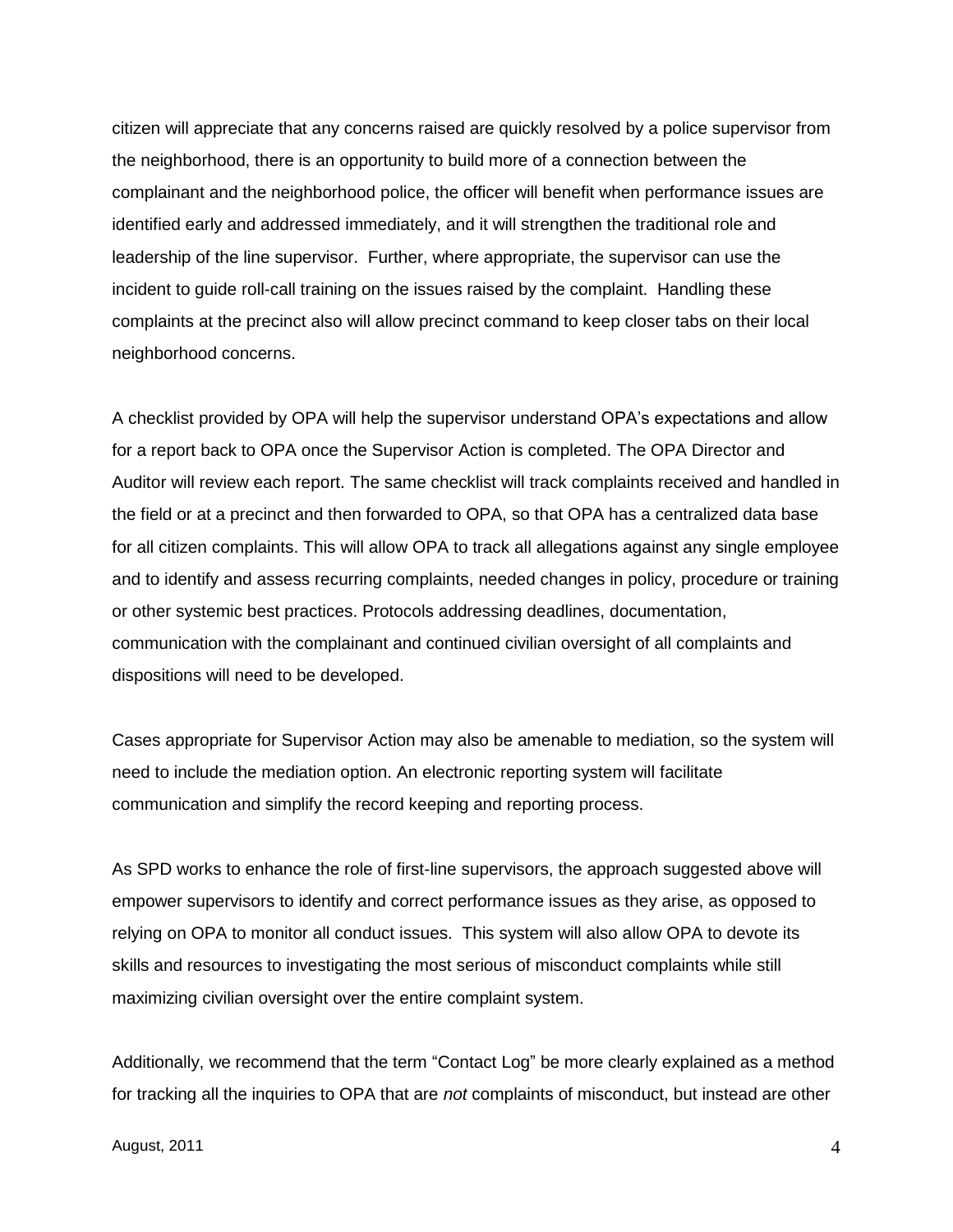sorts of requests for information and assistance. The reason for this clarification is that when OPA issues its statistical summaries, including these as a category of complaints leaves the impression that there are many more complaints than there actually are, and that only a very small percentage result in investigation, discipline, supervisory interaction or systemic improvements.

#### OPA Investigative Findings

The names of, and definitions given to, various findings date back to the days in Seattle and most U.S. cities when internal investigations were solely a police function; thus a broader understanding of, and trust in, the accountability process were not considerations. The names and definitions currently used by OPA include terminology commonly used across the country, with universal meaning within police departments; however, confusion associated with the number of OPA findings, their names and their definitions can make the results of disciplinary investigations less than transparent to others. The work group considered whether the OPA findings could be clarified to enhance transparency. We reviewed the terminology and definitions of findings used by eight other agencies, as well as findings recommended by the U.S. Department of Justice, and took into account Seattle's experience since the creation of the civilian oversight system in 1992.

The misconduct investigation systems for SPD and most other police departments traditionally have had four potential findings (Sustained, Not Sustained, Exonerated, and Unfounded). A number of years ago, Seattle added the "Supervisory Intervention" finding to recognize that some misconduct investigations identify training needs for the involved employee, even if discipline is not appropriate. We recommend that finding be retained, but changed to "Training Referral" to make it easier to understand. Also to help with public understanding, we recommend that "Exonerated" be changed to "Lawful & Proper" and "Not Sustained" be changed to "Inconclusive".

Seattle's current system also has three additional findings: "Administratively Unfounded," "Administratively Exonerated" and "Administratively Inactivated." The first two allow OPA to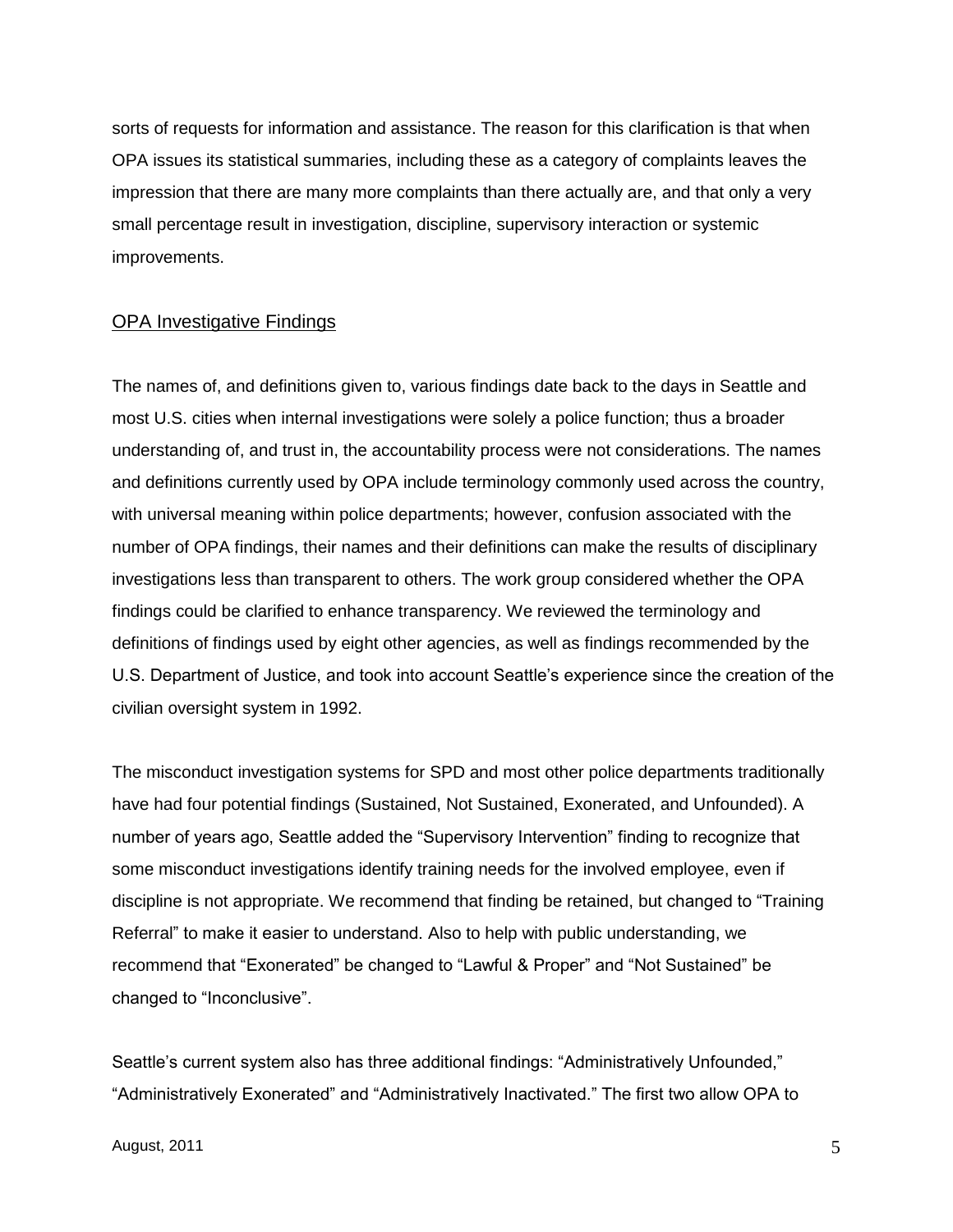terminate an investigation without conducting all of the interviews or gathering all of the evidence that might normally be gathered, because the initial investigative information obtained is sufficient to determine that the complaint is without merit or is mistaken. These two findings add to the complexity and lack of transparency of the overall system without adding significant information or serving a clear purpose.

We recommend that the "Administratively Exonerated" and "Administratively Unfounded" terms be eliminated and that cases simply be "Exonerated" or "Unfounded," as appropriate. Thus, the Exonerated or Unfounded finding could be used even where a determination is made on initial evidence gathered that a full investigation is unnecessary. (The requirement that the OPA Director and Auditor review the evidence and proposed finding prior to closure will continue.)

"Administratively Inactivated" means that the investigation is discontinued, often because an employee, complainant, or other important witness is unavailable or cannot be located and their testimony is necessary to make a determination on the complaint. The inactivated cases are monitored and may be reactivated at a later time or closed if it becomes apparent that leaving the case open longer will not resolve the issue. "Administratively Inactivated" is not a final finding, so we recommend it be removed from the list of findings, but continue to be used as a case status for tracking purposes.

The following charts summarize current and proposed complaint classifications and investigative findings.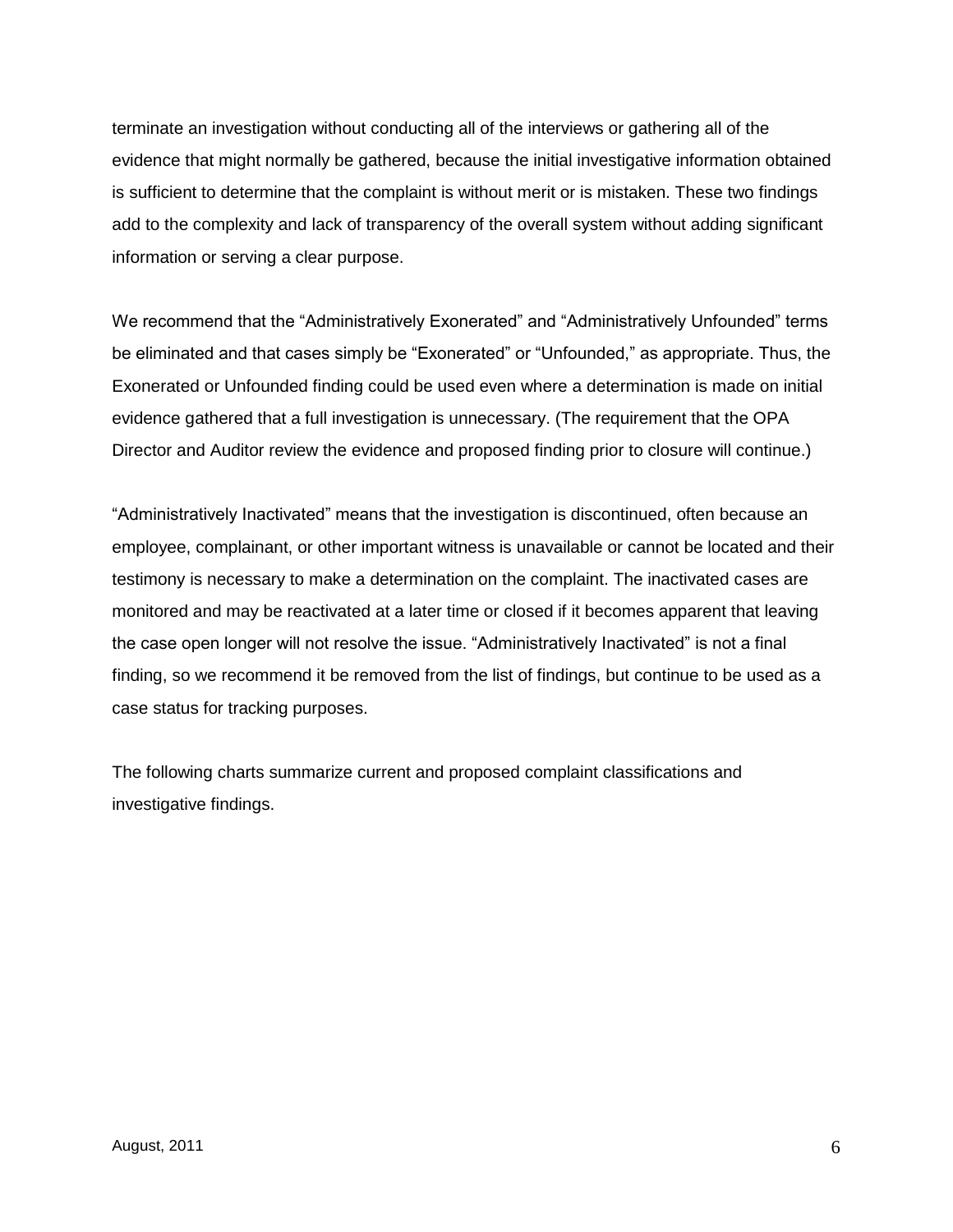## **OPA COMPLAINT CLASSIFICATIONS**

| <b>Current</b>                                      | <b>Current Definition</b>                                                                                                                                                                                                                                | <b>Proposed</b>                                                         | <b>Proposed Definition</b>                                                                                                                                                                                                                                                                                                                                                                                                                                             |
|-----------------------------------------------------|----------------------------------------------------------------------------------------------------------------------------------------------------------------------------------------------------------------------------------------------------------|-------------------------------------------------------------------------|------------------------------------------------------------------------------------------------------------------------------------------------------------------------------------------------------------------------------------------------------------------------------------------------------------------------------------------------------------------------------------------------------------------------------------------------------------------------|
| <b>Classification</b>                               |                                                                                                                                                                                                                                                          | <b>Classification</b>                                                   |                                                                                                                                                                                                                                                                                                                                                                                                                                                                        |
| <b>OPA</b> Investigation<br>Section (IS)            | Complaints are more<br>complex and involve<br>more serious<br>allegations, including<br>use of force<br>allegations, and are<br>investigated by OPA-<br>IS.                                                                                              | Investigation - OPA                                                     | Complaints are more complex, and/or<br>involve more serious allegations, and/or<br>involve an employee with prior<br>complaints of the same type of allegation.<br>They are assigned to OPA personnel for<br>investigation. The completed<br>investigations are reviewed by the OPA<br>Director and the OPA Auditor.                                                                                                                                                   |
| Line Investigation (LI)                             | Complaints involve<br>more minor<br>misconduct and are<br>investigated by the<br>officer's chain of<br>command.                                                                                                                                          | Investigation - Line                                                    | Complaints are less complex and/or<br>involve less serious allegations. They are<br>assigned for investigation to the<br>employee's chain of<br>command/supervisor. The completed<br>investigations are reviewed by the OPA<br>Director and the OPA Auditor.                                                                                                                                                                                                           |
| Supervisory Referral<br>(SR)                        | Complaints are those<br>that, even if events<br>occurred as described,<br>signify minor<br>misconduct and/or a<br>training gap. The<br>complaint is referred to<br>the employee's<br>supervisor for review,<br>counseling, and<br>training as necessary. | <b>Supervisor Action</b>                                                | Complaints involve issues that would not<br>warrant investigation or disciplinary<br>action. The complaints are referred to the<br>employee's supervisor for information or<br>any appropriate follow up such as<br>problem-solving, mediation, coaching or<br>other communication to the employee and<br>to the complainant to improve<br>performance and/or to be responsive to<br>the complainant. The precinct command<br>staff reports actions taken back to OPA. |
| Preliminary<br><b>Investigation Report</b><br>(PIR) | Complaints involve<br>conduct that would not<br>constitute misconduct<br>and are referred to the<br>employee's supervisor<br>for follow up.                                                                                                              | <b>Supervisor Action</b>                                                | See above.                                                                                                                                                                                                                                                                                                                                                                                                                                                             |
| Contact Log                                         | Classification is used<br>for communications to<br>OPA that do not<br>involve misconduct,<br>but rather are requests<br>for information,<br>referrals, etc.                                                                                              | Discontinue as a<br>classification. Use for<br>tracking and statistics. | A tracking status that is used for all<br>remaining communications to OPA such<br>as requests for information or referrals to<br>other agencies. All communications are<br>documented and are reviewed by the<br>OPA Director and OPA Auditor monthly<br>to ensure no further action is needed.                                                                                                                                                                        |